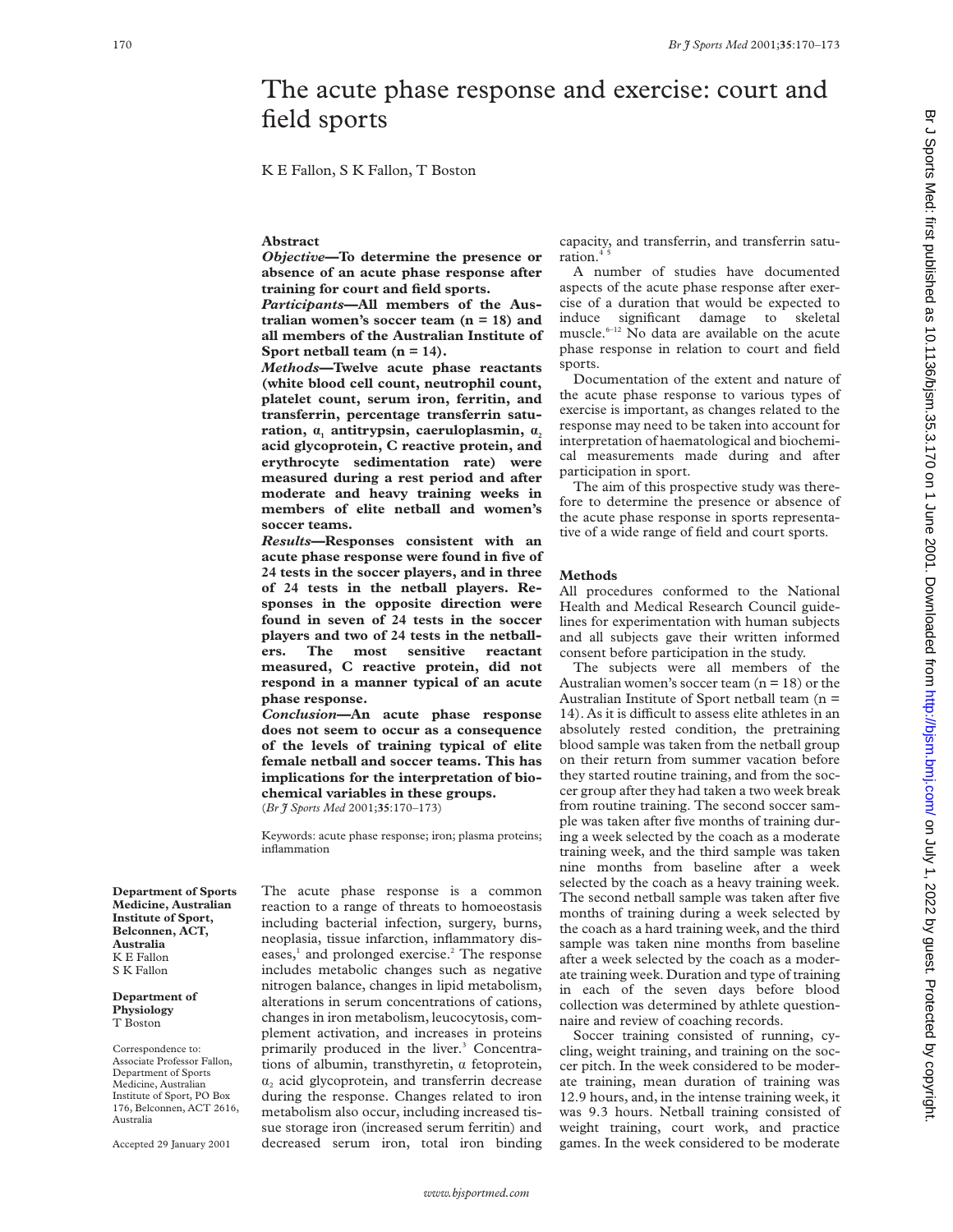*Table 1 Subject characteristics*

|             | Netball    | Soccer     |
|-------------|------------|------------|
| Age (years) | 18.4(0.8)  | 23.0(5.0)  |
| Height (cm) | 179.5(7.1) | 167.7(7.9) |
| Weight (kg) | 70.7(10.6) | 61.9(7.1)  |

Values are means (SD).

training, mean duration of training was 10.5 hours, and, in the intense training week, it was 10.3 hours.

Exclusion criteria included the presence of an acute or chronic inflammatory disease, infection, or injury and use of antiinflammatory medication or supplements containing iron.

On three occasions, 20 ml blood was drawn from an antecubital vein, using a sterile technique, immediately after the subject had laid down. Samples were immediately transferred to a laboratory adjacent to the blood collection area and were processed within 60 minutes. All samples were obtained between 8 am and 9 am.

*Table 2 Acute phase reactants in netball players*

| Variable                             | Resting      | Heavy training | Moderate training |
|--------------------------------------|--------------|----------------|-------------------|
| White cell count $(\times 10^9$ /l)  | 6.37(1.23)   | 6.64(1.10)     | 7.38(1.26)        |
| Neutrophil count $(\times 10^9/1)$   | 3.22(0.68)   | 3.30(0.75)     | 3.98 (1.22)       |
| Platelet count $(\times 10^9$ /l)    | 217(36)      | 229 (57)       | 229(56)           |
| $ESR$ (mm/1st h)                     | 12(6)        | $6.6(3.8)$ *   | 8.1 $(4.7)$ *     |
| C reactive protein (mg/l)            | 2.33(1.21)   | 2.52(0.68)     | 1.66(0.89)        |
| Caeruloplasmin $(g/l)$               | 0.441(0.154) | 0.521(0.172)   | $0.545(0.179)$ *  |
| $\alpha$ , antitrypsin (g/l)         | 1.65(0.36)   | 1.83(0.31)     | $1.85(0.29)$ *    |
| $\alpha$ , acid glycoprotein (mg/dl) | 82.9 (17.4)  | 89.8 (21.0)    | 99.2 (31.2)       |

Values are means (SD).

\*p<0.05 *v* resting (two tailed Student's *t* test).

ESR, Erythrocyte sedimentation rate.

*Table 3 Iron related variables and creatine kinase activity in netball players*

| Variable              | Resting     | Heavy training | Moderate training |
|-----------------------|-------------|----------------|-------------------|
| $\gamma$ (mmol/l)     | 16.9(6.6)   | 18.8(6.3)      | 19.8(7.8)         |
| Ferritin (ng/ml)      | 53.6 (39.7) | 42.9(28.8)     | 38.2(26.1)        |
| Transferrin $(g/l)$   | 3.19(0.53)  | 3.54(0.53)     | 3.78(0.47)        |
| Transferrin satn (%)  | 24(10)      | 24(9)          | 23(10)            |
| Creatine kinase (U/l) | 180 (132)   | 208 (90)       | 145(69)           |

Values are means (SD).

*Table 4 Acute phase reactants in women soccer players*

| Variable                             | Resting     | Moderate training | Heavy training  |
|--------------------------------------|-------------|-------------------|-----------------|
| White cell count $(\times 10^9$ /l)  | 7.49(2.50)  | 5.96 $(1.47)$ *   | $5.88(1.57)$ *  |
| Neutrophil count $(\times 10^9$ /l)  | 4.28(1.84)  | 3.46(1.04)        | 3.05 $(0.94)$ * |
| Platelet count $(\times 10^9/l)$     | 248 (41)    | 242 (37)          | 226 $(46)$ *    |
| $ESR$ (mm/1st h)                     | 9(5)        | 9(7)              | 9(4)            |
| C reactive protein (mg/l)            | 2.68(1.70)  | 2.48(1.72)        | $1.62(1.32)$ *  |
| Caeruloplasmin (g/l)                 | 0.48(0.14)  | 0.47(0.13)        | $0.44(0.15)$ *  |
| $\alpha_1$ antitrypsin (g/l)         | 1.86(0.30)  | $1.99(0.29)$ *    | 1.76(0.27)      |
| $\alpha$ , acid glycoprotein (mg/dl) | 79.1 (19.4) | 77.3(19.5)        | $65.4(12.9)$ *  |
|                                      |             |                   |                 |

Values are means (SD).

\*p<0.05 *v* resting (two tailed Student's *t* test).

ESR, Erythrocyte sedimentation rate.

*Table 5 Iron related variables and creatine kinase activity in women soccer players*

| Variable                              | Resting                  | Moderate training            | Heavy training               |
|---------------------------------------|--------------------------|------------------------------|------------------------------|
|                                       |                          |                              |                              |
| $\gamma$ (mmol/l)<br>Ferritin (ng/ml) | 25.6(9.5)<br>54.2 (27.8) | 14.9 $(6.6)^*$<br>52.5(22.5) | $16.3(6.5)$ *<br>59.3 (37.0) |
| Transferrin $(g/l)$                   | 3.16(0.37)               | 2.97(0.38)                   | 3.27(0.41)                   |
| Transferrin satn (%)                  | 36(13)                   | $22(9)$ *                    | $21(7)$ *                    |
| Creatine kinase (U/l)                 | 151 (189)                | 315 (166)                    | 194(71)                      |

Values are means (SD).

\*p<0.05 *v* resting (two tailed Student's *t* test).

Serum iron, transferrin, ferritin, total iron binding capacity, percentage transferrin saturation, creatine kinase activity, and haptoglobin were measured on a Hitachi 911 analyser using Boehringer-Mannheim reagents. C reactive protein,  $\alpha_1$  antitrypsin, and  $\alpha_2$  acid glycoprotein were measured by nephelometry on a Beckmann Array Protein System (Beckmann, Brea, California, USA) using Beckmann reagents. Erythrocyte sedimentation rate (ESR) was measured using standard manual methods.

All dependent variables were analysed using a two tailed Student's *t* test for differences from resting levels. Statistical analysis was performed using Statistica, version 5.1 (StatSoft Inc, Tulsa, Arizona, USA).

## **Results**

Table 1 shows the characteristics of the subjects.

In the soccer group, 13 subjects reported no training in the 72 hours before the start of the study, three had trained lightly up to 48 hours before the start, and two had trained lightly within 48 hours of the baseline measurements. In the netball group, no subject had performed any training within 72 hours of baseline measurements. In this group, mean (SD) total training time during the week before baseline was 3 (0.6) hours. Table 2 summarises the findings for acute phase reactants in the netball players. ESR had decreased after both heavy and moderate training weeks. Serum caeruloplasmin and  $\alpha_1$  antitrypsin had increased after the moderate training week.

Table 3 summarises the findings for iron related variables and creatine kinase activity in the netball players. No significant changes were found in these variables.

Table 4 gives the findings for acute phase reactants in the female soccer players. After the heavy training week, white cell count had decreased and  $\alpha_1$  antitrypsin had increased, and after the moderate training week, significant decreases were found in the white cell count, neutrophil count, platelet count, C reactive protein, caeruloplasmin, and  $\alpha_2$  acid glycoprotein.

Table 5 summarises the findings for iron related variables and creatine kinase activity in the female soccer players. Serum iron and percentage transferrin saturation were decreased after both the moderate and heavy training weeks.

## **Discussion**

Athletes, particularly those at the elite level, are often subjected to multiple blood tests each year. Most of the tests are for screening purposes, and there appears to be an almost obsessional interest in iron related variables. The correct interpretation of these tests is therefore important, and the effects of exercise on serum levels of various variables need to be taken into account. Indeed a recent paper<sup>13</sup> suggested that serum ferritin may not be an appropriate indicator of iron status in women training for judo. In support of this suggestion, the authors use evidence from studies of endurance running that the presence of an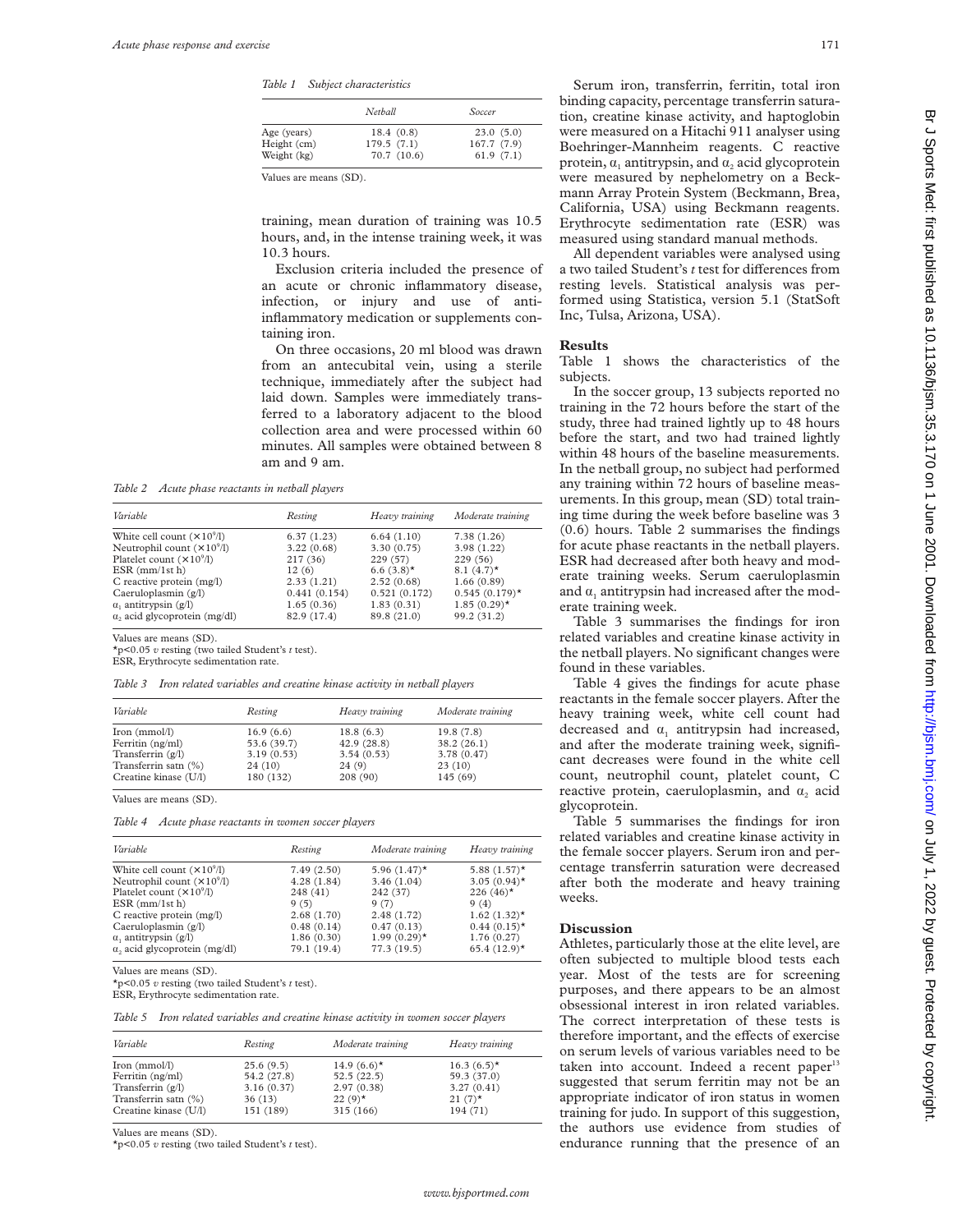acute phase response affects serum ferritin levels. However, they do not provide any evidence that this response occurs during the activity that is the subject of their paper (judo) or during activities of a similar nature.

Although no data are available on the occurrence of an acute phase response after training in court and field sports, a number of authors have shown aspects of the acute phase response in endurance exercise. Weight *et al*<sup>6</sup> showed increases in white cell count and C reactive protein immediately after a marathon. At 24 hours after the event, haptoglobin was significantly increased, as was fibrinogen. In response to running 25 km a day for four days, Dufaux *et al*<sup>7</sup> found an increase in C reactive protein on days 3 and 5 but no change in C3 and C4. Immediately after a 100 km run, Poortmans and Haralambie <sup>8</sup> found increased albumin, transferrin, and  $\alpha_1$  glycoprotein and decreased haptoglobin, and on the following day a persistent decrease in haptoglobin and increases in  $\alpha_1$  glycoprotein and  $\alpha_1$  antitrypsin. Taylor *et al*<sup>9</sup> assessed the response to a 160 km triathlon. Immediately after and 30 minutes after the event, an increase was found in white cell count, and serum iron and transferrin were decreased. At 24 hours after the run, C reactive protein was raised. In a study based on iron related variables in which runners covered 50 km a day for 20 days, no change was found in serum iron, percentage transferrin saturation, ferritin, and transferrin at the end of the  $event.<sup>1</sup>$ 

Dickson *et al*<sup>10</sup> found a significant increase in serum ferritin and no change in haptoglobin 48 hours after a 160 km run. They indicated that athletes who train hard every day may have falsely high serum ferritin levels, which may not correctly reflect iron stores. They recommended that, in long distance runners, ferritin measurements be made only after at least 14 days of rest. As athletes are unlikely ever to take such a long rest period, they suggested that serum ferritin levels about 35% above those normally taken to indicate iron deficiency be considered to be highly suspicious of iron deficiency in actively training runners. In general internal medicine, the difficulty of interpreting ferritin values in the presence of an acute phase response has led to recommendations of threshold ferritin values of between 45 and 100 µg/l for the diagnosis of iron deficiency in the presence of chronic disease.<sup>14</sup>

The recommendation of Dickson *et al*<sup>10</sup> and the desire to minimise errors in the diagnosis of deficient iron stores in athletes may have influenced the supplementation practices of doctors, coaches, and athletes over the last two decades. Anecdotal reports indicate that recommendations for iron supplementation at ferritin levels >50 µg/l were commonplace in the 1980s.

The optimum level of ferritin below which iron supplementation is recommended for athletes is unclear. Nielsen and Nachtigall<sup>15</sup> indicate that 42% of 26 sport centres surveyed in Germany recommend supplementation for male athletes at serum ferritin levels greater than 30 µg/l and 49% recommend supplementation for female athletes at ferritin levels greater than 26 µg/l. They suggest that a large number of clinics begin supplementation at low levels of ferritin (25 µg/l). These authors recommend supplementation when the level is less than 35 µg/l with continuation to a target value of 60  $\mu$ g/l.

On the other hand, another recent review<sup>16</sup> indicated that, under normal training conditions, if the ferritin level is above 20–30 ng/ml and the transferrin saturation above 16% iron, supplements are not necessary.

In view of the large amount of high quality data available on indicators of iron deficiency in the general population and the relative paucity of such data in the athletic population, particularly that verified by bone marrow biopsy or measurement of serum transferrin receptor, it would be useful if data from general medicine could be applied to athletes and used for decisions about supplementation. Although other factors may need to be considered, this would be facilitated if the presence of an acute phase reaction to various types of athletic training could be confirmed or excluded. As an example, in a group of anaemic patients, Mast *et al*<sup>17</sup> showed that, for iron storage deficiency, a serum ferritin of 30 µg/l had a sensitivity of 92%, specificity of 98%, and a positive predictive value of 92%. Although a serum ferritin level of 12 µg/l is a highly specific indicator of iron deficiency,<sup>18</sup> in this study this level combined a high specificity (98%) with low sensitivity (25%) and moderate positive predictive value (75%). After analysis of a subgroup of otherwise healthy young women from this study, the authors indicated that serum ferritin should be considered the test of choice for assessing the need for iron treatment in this group and indicated that a level of 30 µg/l was an appropriate cut off point. A serum ferritin concentration of 30 µg/l thus appears to be a reasonable indicator of iron deficiency and could be used as such in the female athletic population, particularly if an acute phase response could be shown to be absent.

To facilitate this process, the present study specifically investigates the presence of an acute phase response in court and field sports. In the female soccer players, 12 acute phase reactants were measured during training periods on two occasions. Responses consistent with an acute phase response were found in five of 24 tests. Serum iron and percentage transferrin saturation decreased after both heavy and moderate training weeks, and  $\alpha_1$ antitrypsin increased after the moderate intensity week. Responses that may be interpreted as being in the opposite direction from an acute phase response were also found in the soccer group. In the moderate intensity week, the white cell count decreased, and, after the heavy training week, white cell count, neutrophil count, platelet count, C reactive protein, caeruloplasmin, and  $\alpha_2$  acid glycoprotein all decreased.

In the female netball players, 12 acute phase reactants were measured during training periods on two occasions. Responses consistent